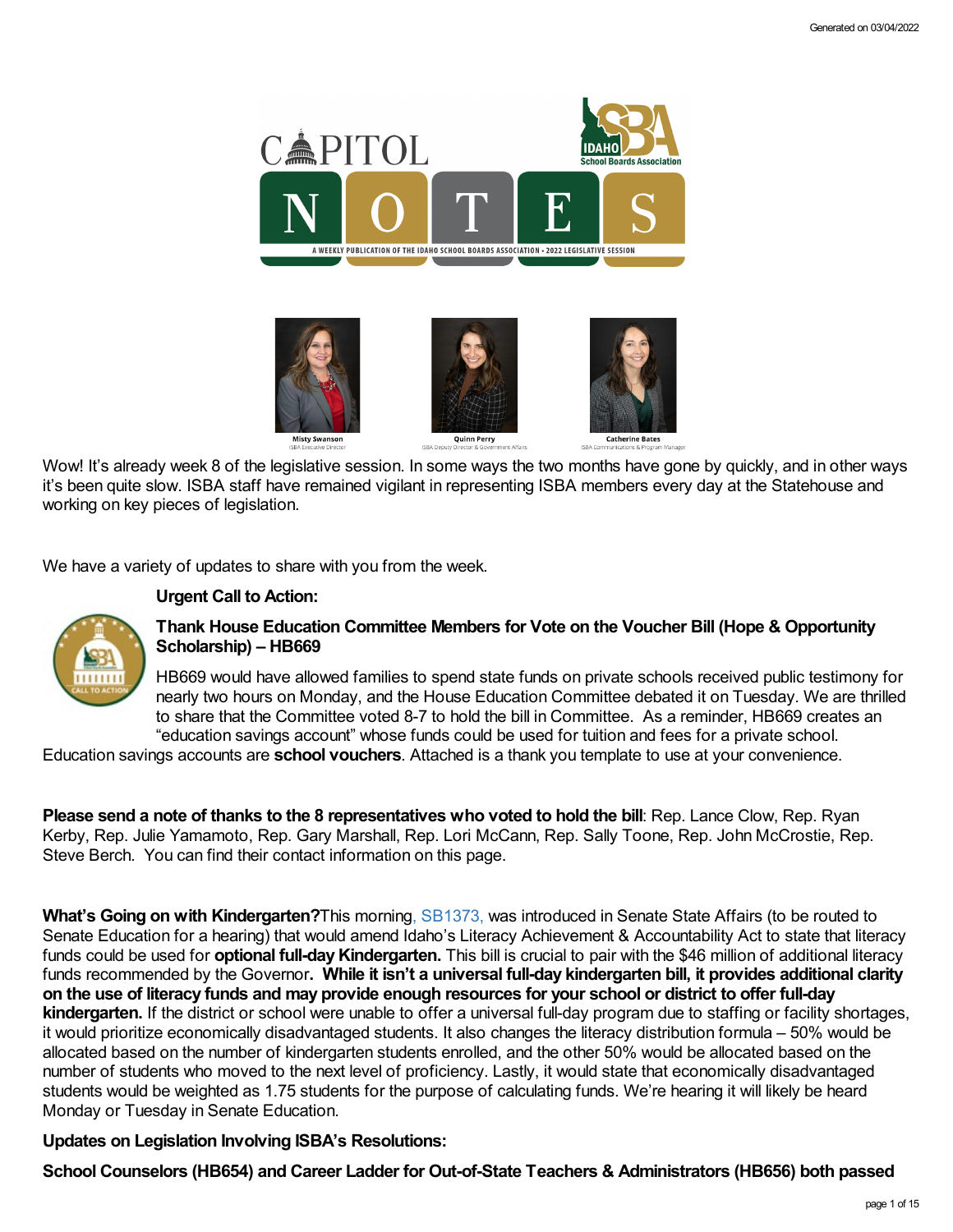#### **Content [Standards](https://legislature.idaho.gov/sessioninfo/2022/legislation/H0716/) – HB716**

Thursday, HB 716 was heard in House Education - which directs the State Board of Education to adopt the draft Idaho Content Standards for English Language Arts, Mathematics, and Science. The bill passed the Committee and will head to the House Floor. We testified to go on record that we hope to see a commitment from the legislature to provide the financial resources needed to implement these standards. [HCR39](https://legislature.idaho.gov/sessioninfo/2022/legislation/HCR039/) was heard along with the Content Standards bill and also passed the Committee. HCR39 rejects the rule containing the current content standards for ELA, Mathematics, and Science.

#### **Other Important Bills Heard in Committees:**

#### **[Powerball](https://legislature.idaho.gov/sessioninfo/2022/legislation/H0607/) Lottery – HB607**

As a reminder, this bill passed the House Education Committee and House Floor. It went before the Senate State Affairs Committee on Wednesday. It passed the Committee unanimously and will head to the Senate Floor. As a reminder, this bill that would allow Idaho to remain in the multi-state lottery association. Without it, Idaho could no longer participate in the extremely popular Powerball program, which has brought in over a billion dollars to public schools in the form of bond/levy equalization and facilities upgrades in the last decade.

#### **Legislation to Watch For:**

In House Education on Thursday, three RSs were presented and then immediately heard the next morning. Since we weren't given enough time to have our GAC take a position on all bills, we did not engage in the House hearing:

HB 734 - Masks in [Schools:](https://legislature.idaho.gov/sessioninfo/2022/legislation/H0734/) this would require school districts and charter schools to allow for a religious, medical, or personal belief exemption to wearing a facial covering at school. Like other bills that outline this, ISBA is opposed to this legislation on the principle of local control.

HB 733 – [Questionnaires](https://legislature.idaho.gov/sessioninfo/2022/legislation/H0733/) and Curricular Materials: This legislation would prohibit schools from collecting data by survey, evaluation, or questionnaire on a student's behavior, trauma, attitude, or social emotional status without the approval of both the school board and their parent or guardian. It goes further, however, to say that all learning or curricular materials or activities used for social emotional learning and mental/behavioral well-being are displayed on a school website – including the title, author, organization and website of materials, link to learning materials or a brief description, or the identity of a teacher, staff member, or school official who created such material. It applies to charter schools as well. We have concerns with the legislation and believe it should be divided in to two separate bills.

HB 732 – Home School [Attendance](https://legislature.idaho.gov/sessioninfo/2022/legislation/H0732/): This states in the compulsory attendance definition that no Idaho public school or department is allowed to designate any publicly funded program as "home schooling "or "homeschooling" nor shall they designate students who are enrolled in or receiving K-12 funding as either. It also seems to be targeted at Idaho's Virtual Charter schools that may consider themselves a "home schooling" program.

### **Need help navigating the Idaho Legislature?** To stay up to date on what is happening in the 2022 Legislative Session visit their [website.](https://legislature.idaho.gov/legislators/whosmylegislator/) **A few helpful links:**

Find your legislative representatives [here.](https://legislature.idaho.gov/legislators/whosmylegislator/)

Find the House Committee Agendas [here.](https://legislature.idaho.gov/sessioninfo/agenda/hagenda/)

Find the Senate Committee Agendas [here.](https://legislature.idaho.gov/sessioninfo/agenda/sagenda/)

### **Color Coded Bill Key:**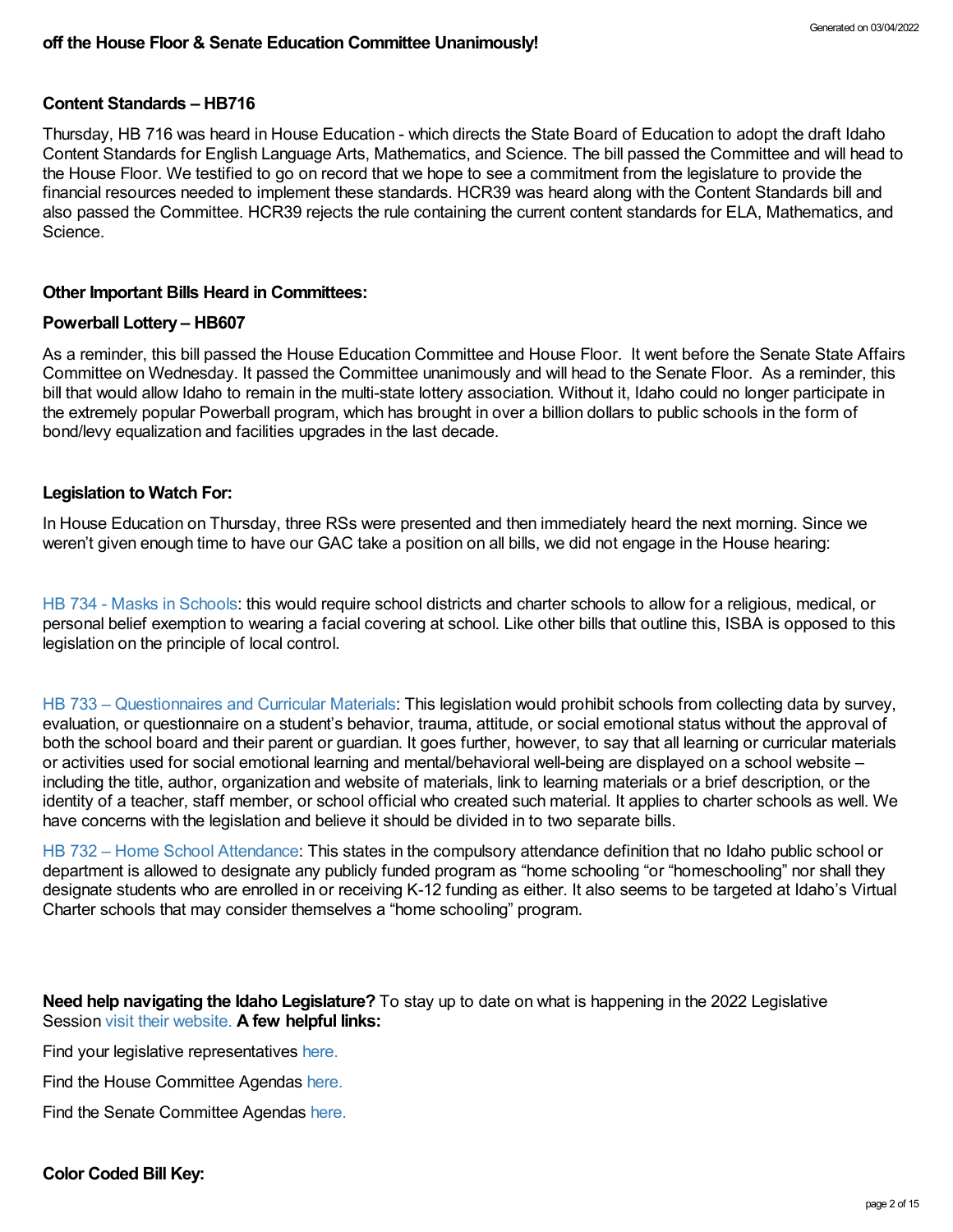**Tracking:** Urgent | **H [0734](https://legislature.idaho.gov/sessioninfo/2022/legislation/H0734/) | Amends existing law to revise provisions regarding school-required actions to prevent the spread of infectious disease.**

**Introduced:** 03/03/2022 | **Last Action:** Mar 03, 2022 - Reported Printed and Referred to Education

**Our Position:** Oppose

## **Staff Analysis:**

Like other bills that usurp a school boards decision on school operations, ISBA is opposed to this legislation on **the principle of local control.** This would require school districts and charter schools to allow for a religious, medical, or personal belief exemption to wearing a facial covering at school. It was heard in House Education after a lighteningfast turnaround, and the vote will be Monday in House Education.

**Tracking:** Urgent | **H [0733](https://legislature.idaho.gov/sessioninfo/2022/legislation/H0733/) | Adds to existing law to prohibit evaluations, questionnaires, surveys, and data collection on a student's behavioral well-being without the approval of the school board and a parent or guardian.**

**Introduced:** 03/03/2022 | **Last Action:** Mar 03, 2022 - Reported Printed and Referred to Education

**Our Position:** Oppose

**Staff Analysis:**

We have concerns with the legislation and believe it should be divided in to two separate bills. This legislation would require that schools cannot collect data by survey, evaluation, or questionnaire on a students behavior, trauma, attitude, or social emotional status be given without the approval of both the school board and their parent or guardian. It goes further, however, to say that all learning or curricular materials or activities used for social emotional learning and mental/behavioral well-being are displayed on a school website – including the title, author, organization and website of materials, link to learning materials or a brief description, or the identity of a teacher, staff member, or school official who created such material. It applies to charter schools as well.

**Tracking:** Monitoring - Impact | **H [0732](https://legislature.idaho.gov/sessioninfo/2022/legislation/H0732/) | Amends existing law to provide that publicly funded programs shall not be designated as home schooling.**

**Introduced:** 03/03/2022 | **Last Action:** Mar 03, 2022 - Reported Printed and Referred to Education

**Our Position:** Neutral

# **Staff Analysis:**

This legislation states in the compulsory attendance definition that no Idaho public school or department is allowed to designate any publicly funded program as "home schooling "or "homeschooling" nor shall they designate students who are enrolled in or receiving K-12 funding as either. It also seems to be targeted at Idaho's Virtual Charter schools that may consider themselves a "home schooling" program.

**Tracking:** Monitoring - Impact | **H [0731](https://legislature.idaho.gov/sessioninfo/2022/legislation/H0731/) | Amends and adds to existing law to establish provisions regarding certain dyslexia interventions.**

**Introduced:** 03/03/2022 | **Last Action:** Mar 03, 2022 - Reported Printed and Referred to Education

**Our Position:** Neutral

# **Staff Analysis:**

This legislation is a compromise dyslexia bill that first defines dyslexia, and then directs the State Department of Education to create screening tools and intervention practices to support children with dyslexia. It does require LEA to provide evidence-based interventions in alignment with the literacy plan and dyslexia handbook. It would also require all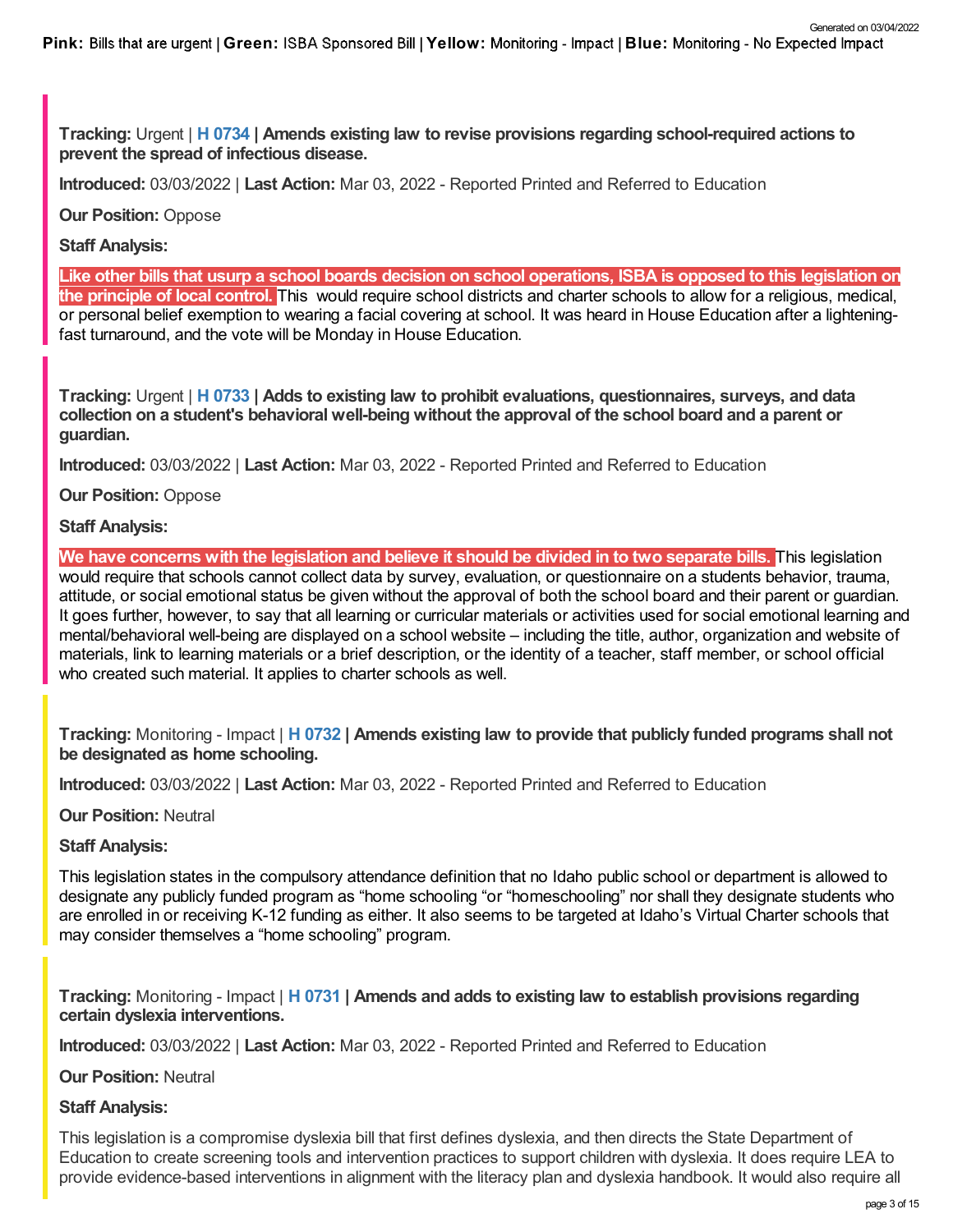instructional staff member and coaches involved in the instruction of students in Kindergarten through grade 5, including special education teachers, to receive professional development on dyslexia interventions. Also by 2023, every teacher, administrators, and school counselors with instructional certificates in grades 6-12are required to have received professional development on characteristics of dyslexia. By 20215, all teachers or administrators with a K-8 endorsement, exceptional child endorsement, blended early childhood, or school counselor serving students in K-5th grade earn one or more credits of professional development on dyslexia and understanding the pedagogy for instructing students with dyslexia in order to re-certify. Generated on 03/04/2022

**Tracking:** Monitoring - Impact | **H [0723](https://legislature.idaho.gov/sessioninfo/2022/legislation/H0723/) | Adds to existing law to provide that enrollment shall replace average** daily attendance in funding formulas for fiscal years 2023 and 2024 and to provide for a study committee on the **public school funding formula.**

**Introduced:** 03/02/2022 | **Last Action:** Mar 03, 2022 - Reported Printed; Filed for Second Reading

**Our Position:** Support

# **Staff Analysis:**

A compromise on moving the state permanently to Enrollment and away from average daily attendance, this bill would fund schools on full-time equivalent enrollment for FY23 and FY24. It would also call for a new committee to study Idaho's funding formula. It *barely* passed the House on Friday, and now moves to the Senate.

**Tracking:** Monitoring - Impact | **H [0717](https://legislature.idaho.gov/sessioninfo/2022/legislation/H0717/) | Amends existing law to provide an alternative means to determine school readiness.**

**Introduced:** 03/01/2022 | **Last Action:** Mar 02, 2022 - Reported Printed and Referred to Education

**Our Position:** Support

# **Staff Analysis:**

**ISBA supports this legislation based on an ISBA Resolution on school age flexibility.** This legislation would amend Idaho's school age statute that says if a child's parent or guardian have determined that a child is "school-ready" and their 5th birthday is before the 31st of December, a child may be eligible to enroll in school at age 4.

Tracking: Urgent | H [0716](https://legislature.idaho.gov/sessioninfo/2022/legislation/H0716/) | Adds to existing law to provide for the adoption of initial certification and content **standards prepared by 2020-2021 work groups.**

**Introduced:** 03/01/2022 | **Last Action:** Mar 03, 2022 - Reported out of Committee with Do Pass Recommendation, Filed for Second Reading

**Our Position:** Neutral

# **Staff Analysis:**

This legislation directs the State Board of Education to adopt the draft Idaho Content Standards for English Language Arts, Mathematics, and Science. The bill passed the Committee and will head to the House Floor. We testified to go on record that we hope to see a commitment from the legislature to receive the financial resources needed to implement these standards.

**Tracking:** Monitoring - Impact | **H [0680](https://legislature.idaho.gov/sessioninfo/2022/legislation/H0680/) | Amends existing law to provide that school boards shall have the authority to adopt policies and procedures regarding student clubs and organizations.**

**Introduced:** 02/24/2022 | **Last Action:** Feb 25, 2022 - Reported Printed and Referred to Education

**Our Position:** Neutral

# **Staff Analysis:**

This legislation would require that school districts and charter schools receive explicit parental permission for their student to participate in school clubs. It also requires that the school board approve and publish annual a list of all approved school clubs, advisors, and a description of the club and it's activities. While we do believe this creates a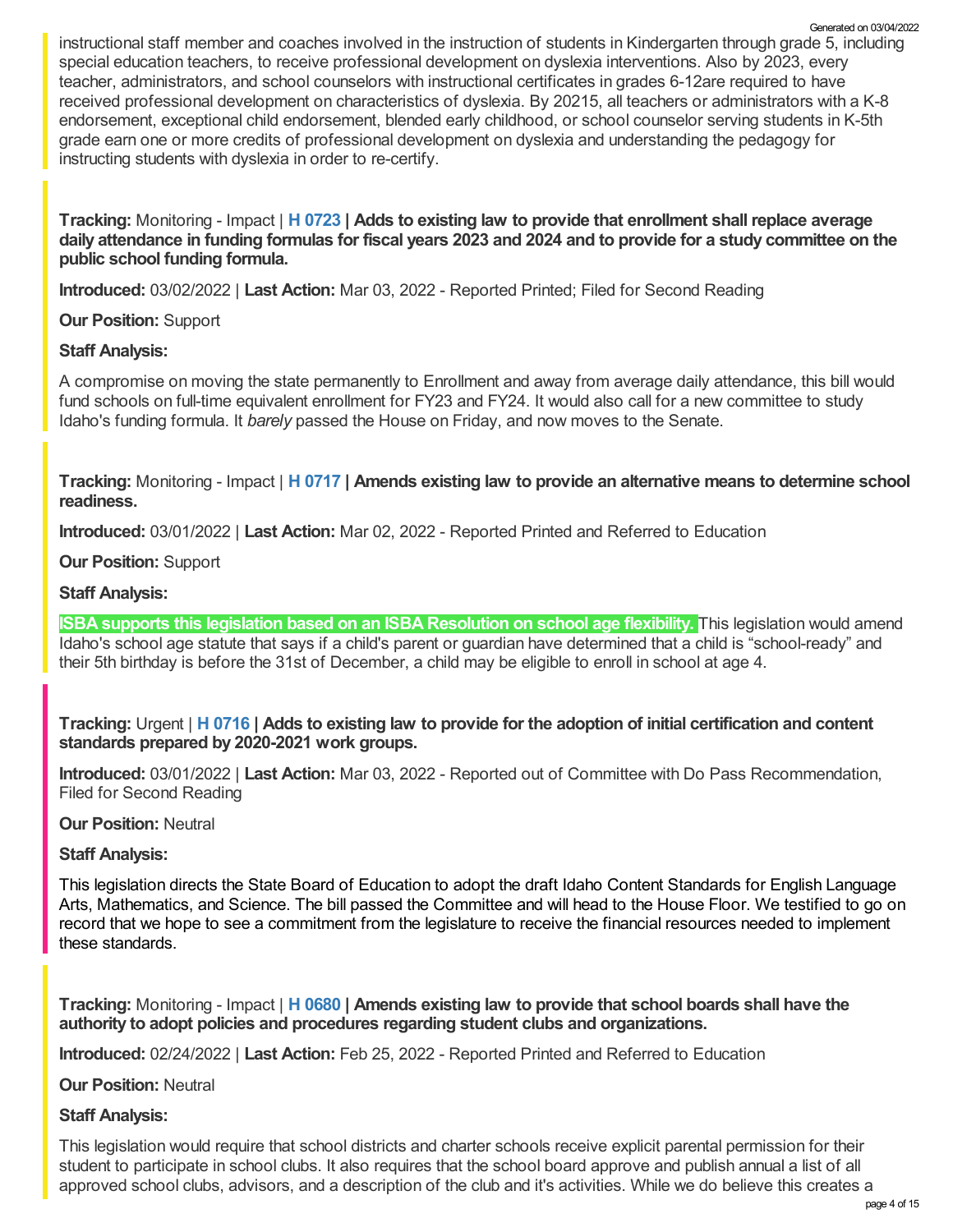huge barrier for students to be able to participate in clubs, we're neutral on the legislation. In addition, it should be stated that schools cannot limit a students constitutional right to assemble. Generated on 03/04/2022

**Tracking:** Urgent | **H [0676](https://legislature.idaho.gov/sessioninfo/2022/legislation/H0676/) | Amends existing law to provide a certain exception regarding concealed weapons, to revise provisions regarding preemption of firearms regulation, and to provide for civil enforcement for violations.**

**Introduced:** 02/23/2022 | **Last Action:** Feb 24, 2022 - Reported Printed and Referred to State Affairs

### **Our Position:** Oppose

## **Staff Analysis:**

This legislation would state that any public agency - including a school district or charter school - that leases, rents, or contracts with a private entity must not have the rights to prohibit the use or carry if firearms on it's property. In other words, if a school rents out it's gymnasium for an event, that private entity must allow people attending to bring their firearms to that event. Further, it would allow anyone to bring a civil lawsuit for damages against a political subdivision if they failed to comply. **This is a huge infringement on local control, and we're opposed to the bill.**

### **Tracking:** Urgent | **H [0669](https://legislature.idaho.gov/sessioninfo/2022/legislation/H0669/) | Adds to existing law to establish provisions regarding the Hope and Opportunity Scholarship Act.**

**Introduced:** 02/18/2022 | **Last Action:** Feb 21, 2022 - Reported Printed and Referred to Education

### **Our Position:** Oppose

### **Staff Analysis:**

GOOD NEWS! This bill is dead for the session. ISBA is opposed to school vouchers and any attempt to divert public, taxpayer dollars to private institutions. This legislation in particular is extremely broad, and doesn't even require the private school to be accredited. Want to know more about why we're opposed to school vouchers? Check out our blog post here: HB669 IS A [VOUCHER](https://www.idsba.org/blog/hb669-is-a-voucher-bill/) BILL (idsba.org). **Contact the committee here and tell them to vote "NO" on HB669: HEDU – Idaho State [Legislature](https://legislature.idaho.gov/sessioninfo/2022/standingcommittees/hedu/#hcode-tab-style2testimony-registration-remote-in-person)!**

**Tracking:** Monitoring - Impact | **H [0656](https://legislature.idaho.gov/sessioninfo/2022/legislation/H0656/) | Amends existing law to provide for placement on the career ladder of certain previously certified staff.**

**Introduced:** 02/16/2022 | **Last Action:** Mar 02, 2022 - Read second time; filed for Third Reading

**Our Position:** Support

# **Staff Analysis:**

Good news - this passed the House unanimously and is expected to pass the Senate with strong support! This legislation helps more clearly place out of state teachers and administrators on Idaho's career ladder when they may not have the exact same evaluation framework or other criteria to make them eligible for movement. This is based on ISBA Resolution No. 1.

**Tracking:** Monitoring - Impact | **H [0655](https://legislature.idaho.gov/sessioninfo/2022/legislation/H0655/) | Amends existing law to provide for dyslexia intervention and screening programs in certain grades.**

**Introduced:** 02/16/2022 | **Last Action:** Feb 17, 2022 - Reported Printed and Referred to Education

### **Our Position:** Neutral

# **Staff Analysis:**

This legislation defines "dyslexia" based on the definition from the International Dyslexia Association and directs the state department of education to implement a dyslexia handbook, which includes strategies and available resources and services to support students with dyslexia. It requires the state department of education to provide training for educators and to designate a dyslexia specialist to support reading improvement plans for students with dyslexia.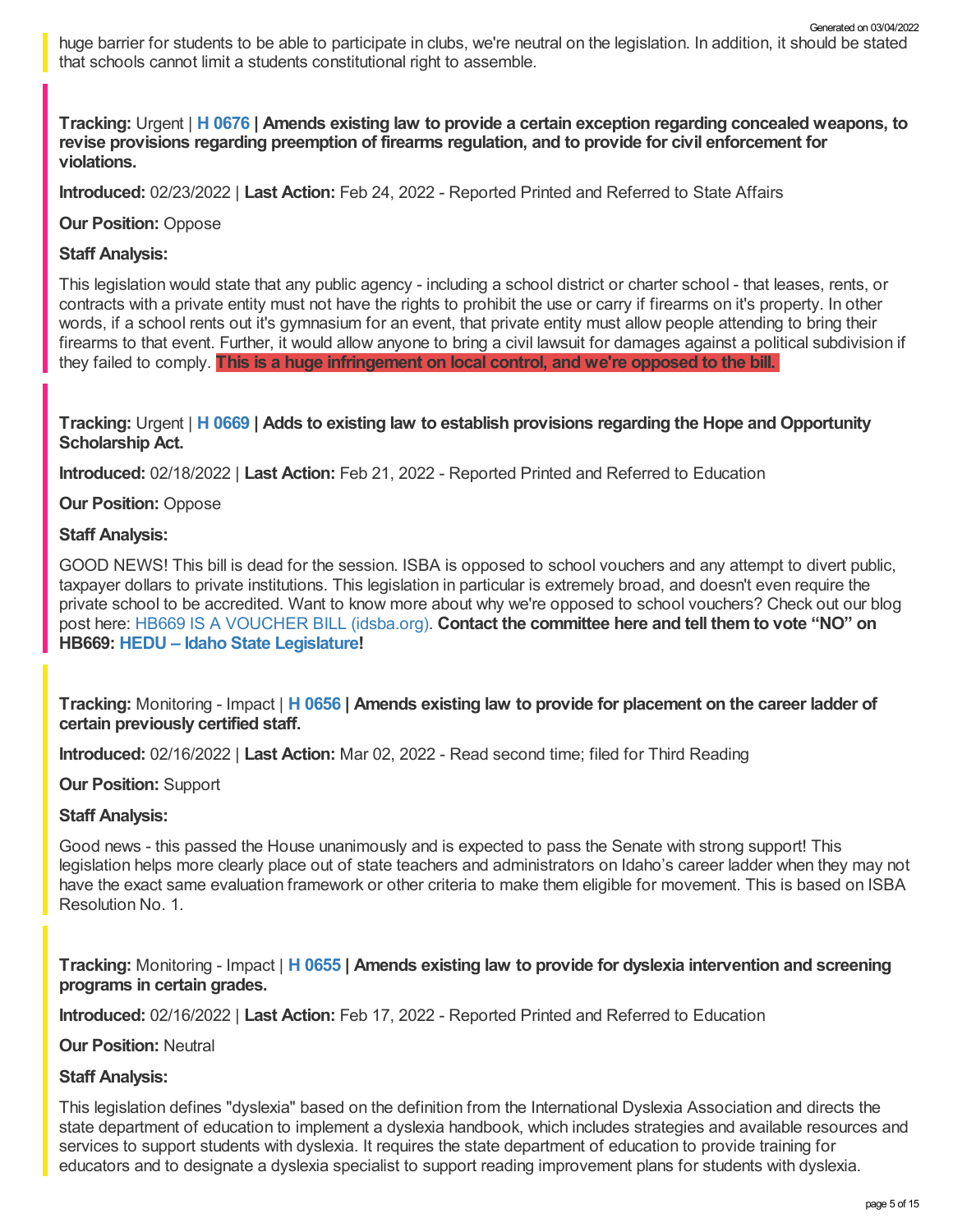**Tracking:** ISBA Sponsored Bill | **H [0654](https://legislature.idaho.gov/sessioninfo/2022/legislation/H0654/) | Amends existing law to authorize certain professionals to work as school counselors.**

**Introduced:** 02/16/2022 | **Last Action:** Mar 02, 2022 - Read second time; filed for Third Reading

### **Our Position:** Support

### **Staff Analysis:**

This legislation would add licensed professional counselors and licensed clinical professional counselors as individuals eligible to qualify as school counselors. This is based on ISBA [Resolution](https://www.idsba.org/wp-content/uploads/2021/12/02-Hiring-Flexibility-on-Licensed-Counselors.pdf) No. 2. Please, contact House Education and support this legislation. **This legislation passed the House floor unanimously, and will be schedule for a hearing in the Senate very soon.**

Tracking: Urgent | H [0653](https://legislature.idaho.gov/sessioninfo/2022/legislation/H0653/) | Adds to existing law to provide that a ballot question for a supplemental levy must be accompanied by a disclosure about the purposes for which the levy revenues will be used and to provide that **school districts must use levy revenues for the purposes identified in the disclosure.**

**Introduced:** 02/16/2022 | **Last Action:** Mar 01, 2022 - Introduced, read first time; referred to: State Affairs

### **Our Position:** Neutral

### **Staff Analysis:**

This legislation would require additional levy disclosure, in that schools would be required to include a detailed purposes for the levy, and include the amount for each purpose. If you fail to comply, it would invalidate the levy. In addition, if you had more than a 10% various on the stated purpose on the ballot, the board would be required to hold a public hearing prior to taking action on using the levy dollars differently.

Tracking: Urgent | H [0652](https://legislature.idaho.gov/sessioninfo/2022/legislation/H0652/) | Amends and adds to existing law to provide that funds appropriated for employee health insurance shall be used for such insurance and to provide for the payment of certain premiums by the **retirement board.**

**Introduced:** 02/16/2022 | **Last Action:** Feb 17, 2022 - Reported Printed and Referred to Education

### **Our Position:** Oppose

### **Staff Analysis:**

This legislation is sponsored by Rep. Horman and has two main components: first, it would mandate that the discretionary monies allocated for health insurance is spent *only* on health insurance, and if used for other purposes would revert back to the state. If they failed to make such reimbursement, the "misused funds" would be deducted from the district or schools next payment. If you used up to 90% for the health insurance money, you could retain the remaining amount but it must be used on health insurance the following year. **While we support the intent, we think there are substantial unintended consequences. ISBAGAC directed staff to address these concerns and in the meantime oppose to the first piece.** The second piece, which we are supportive of, ensures that all school employees can still use unused sick leave to pay for health insurance upon retirement. Contact: House Education [Committee](https://legislature.idaho.gov/sessioninfo/2022/standingcommittees/HEDU/) and your own local legislators.

Tracking: Urgent | H [0651](https://legislature.idaho.gov/sessioninfo/2022/legislation/H0651/) | Amends existing law to reguire drug testing and criminal background tests for certain **teachers.**

**Introduced:** 02/16/2022 | **Last Action:** Mar 03, 2022 - Filed in Office of the Chief Clerk

**Our Position:** Oppose

# **Staff Analysis:**

This legislation would require a school district and charter to drug test substitute teachers prior to their hire. **ISBA is opposed.** While we're certainly opposed to all employees being under the influence on school property, this feels like we're violating privacy rights of parents and community members who are stepping up to serve a need. In addition,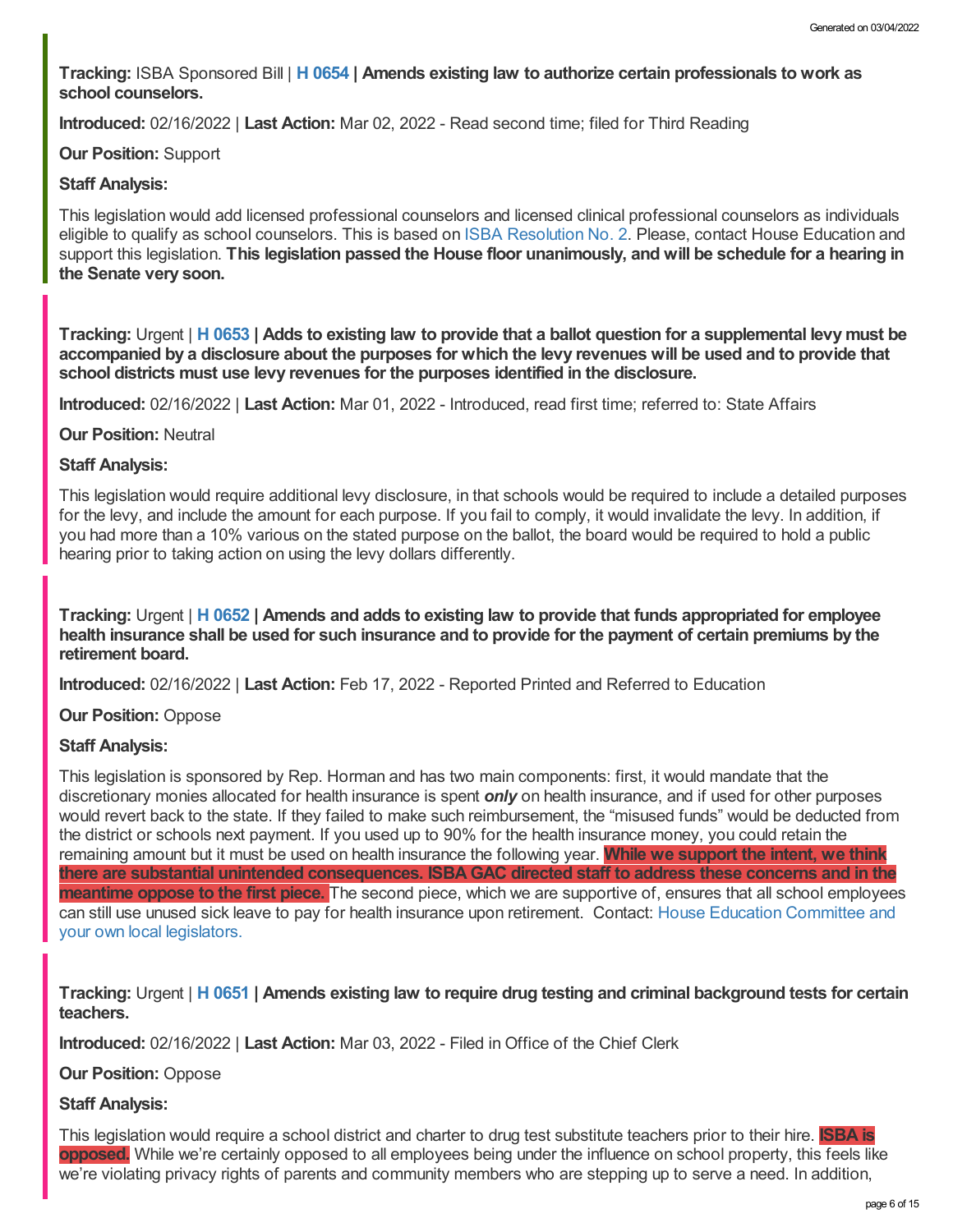there is no fiscal note so districts would have to pay for the additional cost. Most schools and districts have policies in place that require drug testing on suspicion, and that process has seemingly worked well. **This passed out of House Education on an 8-7 vote and will be voted on the House floor very soon.**

**Tracking:** Urgent | **H [0650](https://legislature.idaho.gov/sessioninfo/2022/legislation/H0650/) | Amends existing law to revise provisions regarding curricular materials adoption committees.**

**Introduced:** 02/16/2022 | **Last Action:** Mar 01, 2022 - Introduced, read first time; referred to: Education

**Our Position:** Oppose

# **Staff Analysis:**

This legislation changes the curricular materials adoption committees to a required committee, and outlines that it must consist of 12 members – 3 teachers, 1 board member, 1 administrator, 1 community member, and 6parents of children attending school. **ISBAGAC voted to oppose only the prescriptiveness of the committee, it could place a very** difficult burden on small districts and charters to recruit that many people to the committee. It passed out of committee on a split vote, and will be voted on the House floor soon. Contact your House member today!

**Tracking:** Urgent | **H [0649](https://legislature.idaho.gov/sessioninfo/2022/legislation/H0649/) | Amends existing law to require approval of supplemental material.**

**Introduced:** 02/16/2022 | **Last Action:** Feb 17, 2022 - Reported Printed and Referred to Education

**Our Position:** Oppose

### **Staff Analysis:**

This legislation would require school boards to approve *all* supplemental materials teachers use in classrooms. **ISBA GAC voted to oppose.** While we don't disagree with the intent, this could be a logistical nightmare for a volunteer board to meet regularly to approve a discussion, article, or idea in the classroom. Teachers are already expected to adhere to Idaho's professional standards and are evaluated on components to avoid outrageous curriculum in classrooms. Further, we have grievance processes in place for these types of issues and believe are best handled at the local level. Contact: House Education [Committee](https://legislature.idaho.gov/sessioninfo/2022/standingcommittees/HEDU/) and your own local legislators.

**Tracking:** Urgent | **H [0627](https://legislature.idaho.gov/sessioninfo/2022/legislation/H0627/) | Amends existing law to provide for enrollment-based funding and to allow for alternative education programs.**

**Introduced:** 02/14/2022 | **Last Action:** Feb 15, 2022 - Reported Printed and Referred to Education

**Our Position:** Support

# **Staff Analysis:**

This would change Idaho permanently to allocating support unites based on FTE Enrollment, instead of Average Daily Attendance. This is how we've essentially been funded the last two years, it's a much more accurate way to count students. ISBA supports this legislation.

Tracking: Urgent | H [0607](https://legislature.idaho.gov/sessioninfo/2022/legislation/H0607/) | Amends existing law to provide that the commission may adopt certain rules and to **revise provisions regarding joint lotteries.**

**Introduced:** 02/14/2022 | **Last Action:** Mar 03, 2022 - Reported out of Committee with Do Pass Recommendation; Filed for second reading

**Our Position:** Support

### **Staff Analysis:**

**ISBA is in strong support of this legislation.** This legislation ensures that Idaho can still remain in the Multi State Lottery Association and play Powerball - Idaho's most popular lottery game. Idaho schools receive significant amount of support for facility upgrades and bond/levy equalization. Without this legislation, Idaho would no longer be eligible to have Powerball and those funds would be at risk. **This bill is on the House Floor and needs your support! Contact your House members today!**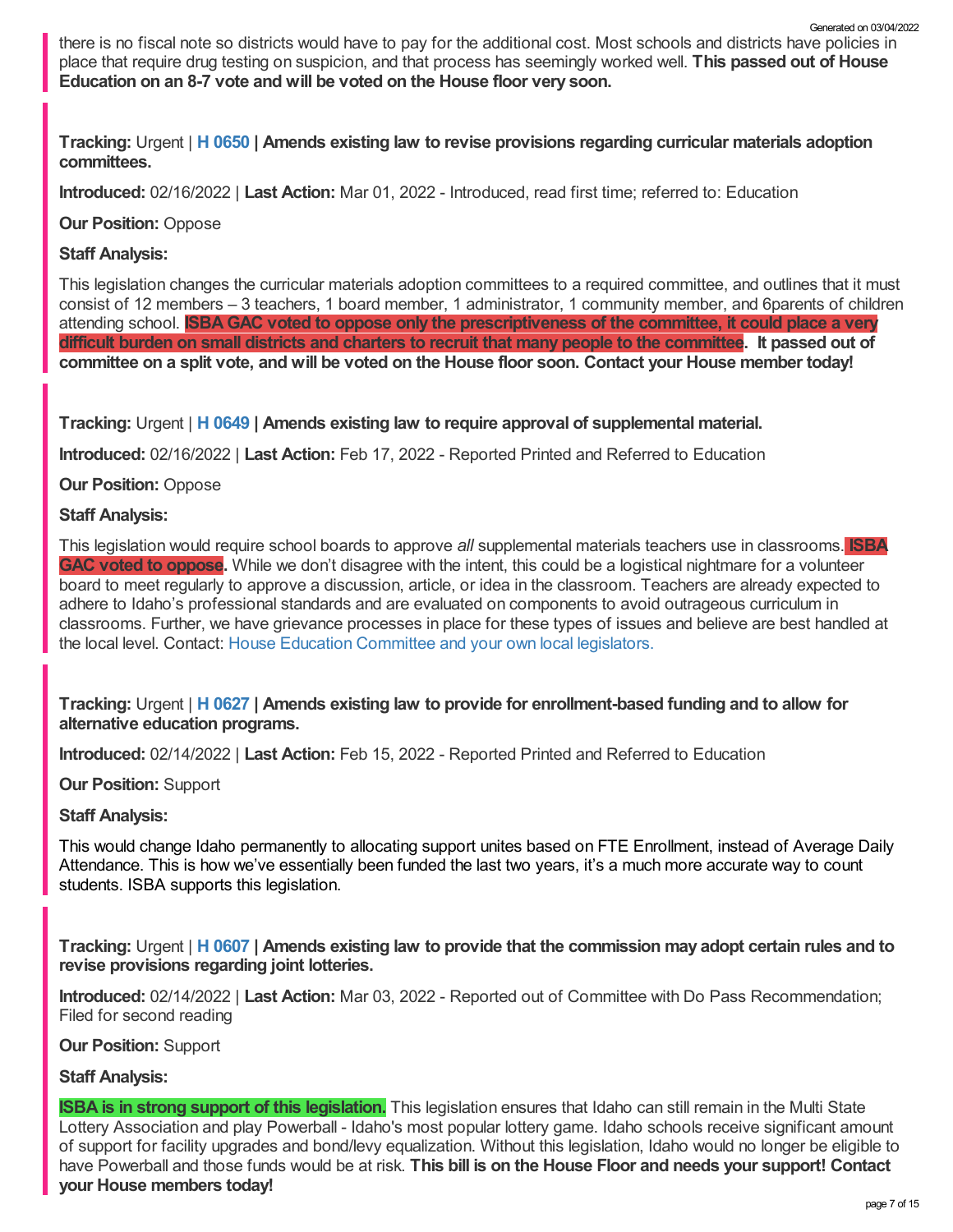**Tracking:** Monitoring - Impact | **S [1318](https://legislature.idaho.gov/sessioninfo/2022/legislation/S1318/) | Amends existing law to establish provisions regarding certain kindergarten students.**

**Introduced:** 02/14/2022 | **Last Action:** Feb 15, 2022 - Reported Printed; referred to Education

### **Our Position:** Oppose

### **Staff Analysis:**

1318 says that support units for kindergarten students who only enroll in a half-day program – but, who meet certain conditions – can be counted as a 'full-day' student if they participate in kindergarten screeners or assessments are provided evidence-based supplementary materials, and if the student is not proficient ay enroll in a 3 to 5 in-person summer school. **We have some concerns with this legislation and will address them with the sponsor.**

**Tracking:** Monitoring - Impact | **S [1317](https://legislature.idaho.gov/sessioninfo/2022/legislation/S1317/) | Adds to existing law to establish a kindergarten savings account.**

**Introduced:** 02/14/2022 | **Last Action:** Feb 15, 2022 - Reported Printed; referred to Education

### **Our Position:** Oppose

### **Staff Analysis:**

Sen. Thayn has two interesting ideas for Full-Day Kindergarten. 1317 creates a kindergarten savings account and is contingent if the legislature funds full-day Kindergarten. It would direct the State Board to create a program where a parent or legal guardian can apply to the school district or charter to withdraw funds to be used for certain approved expenses – such as technology, curriculum, therapies, or other expenses approved by the state Board The account essentially functions as a government-authorized accounts that allow families to spend government funds on a variety of education-related costs for kindergarten families. The student is only eligible be up to \$1,000 at first, but receive another \$500 if they pass the spring IRI with a 'proficient' or better score. The school or district also receives \$500 for administrative costs, including the IRI. **ISBA has concerns and will address them with the sponsor.**

**Tracking:** Urgent | **S [1315](https://legislature.idaho.gov/sessioninfo/2022/legislation/S1315/) | Amends existing law to provide for full-day kindergarten and to revise provisions regarding certain support units and funding distributions.**

**Introduced:** 02/14/2022 | **Last Action:** Feb 15, 2022 - Reported Printed; referred to Education

**Our Position:** Support

# **Staff Analysis:**

This proposal is based on a proposal passed by the State Board of Education and creates the calculated formula to allow for the funding of full-day kindergarten. It would cost between \$42 million and \$46 million annually, if an estimated 80% of school districts and charter schools take part in full-day kindergarten. Participation in full-day kindergarten by districts and schools would be still optional, and it does not change the fact that kindergarten in general is still optional for parents and legal guardians. **S**omething important to note, this bill would prohibit school districts from paying for fullday kindergarten with maintenance and operations levies. This bill also requires that full-day kindergarten programs use evidence-based teaching methods and includes a parental engagement component. **ISBA is in support of this legislation and urges you contact your own local legislators and Senate [Education](https://legislature.idaho.gov/sessioninfo/2022/standingcommittees/SEDU/)**

Tracking: Monitoring - Impact | S [1302](https://legislature.idaho.gov/sessioninfo/2022/legislation/S1302/) | Amends and adds to existing law to provide sales tax revenues to school **districts and to revise provisions regarding school levy authority.**

**Introduced:** 02/11/2022 | **Last Action:** Feb 14, 2022 - Reported Printed; referred to Local Government & Taxation

**Our Position:**

**Staff Analysis:**

**Tracking:** Monitoring - No Expected Impact | **H [0592](https://legislature.idaho.gov/sessioninfo/2022/legislation/H0592/) | Adds to existing law to establish the Idaho Workforce Housing Fund and to establish the Idaho Workforce Housing AdvisoryCommission.**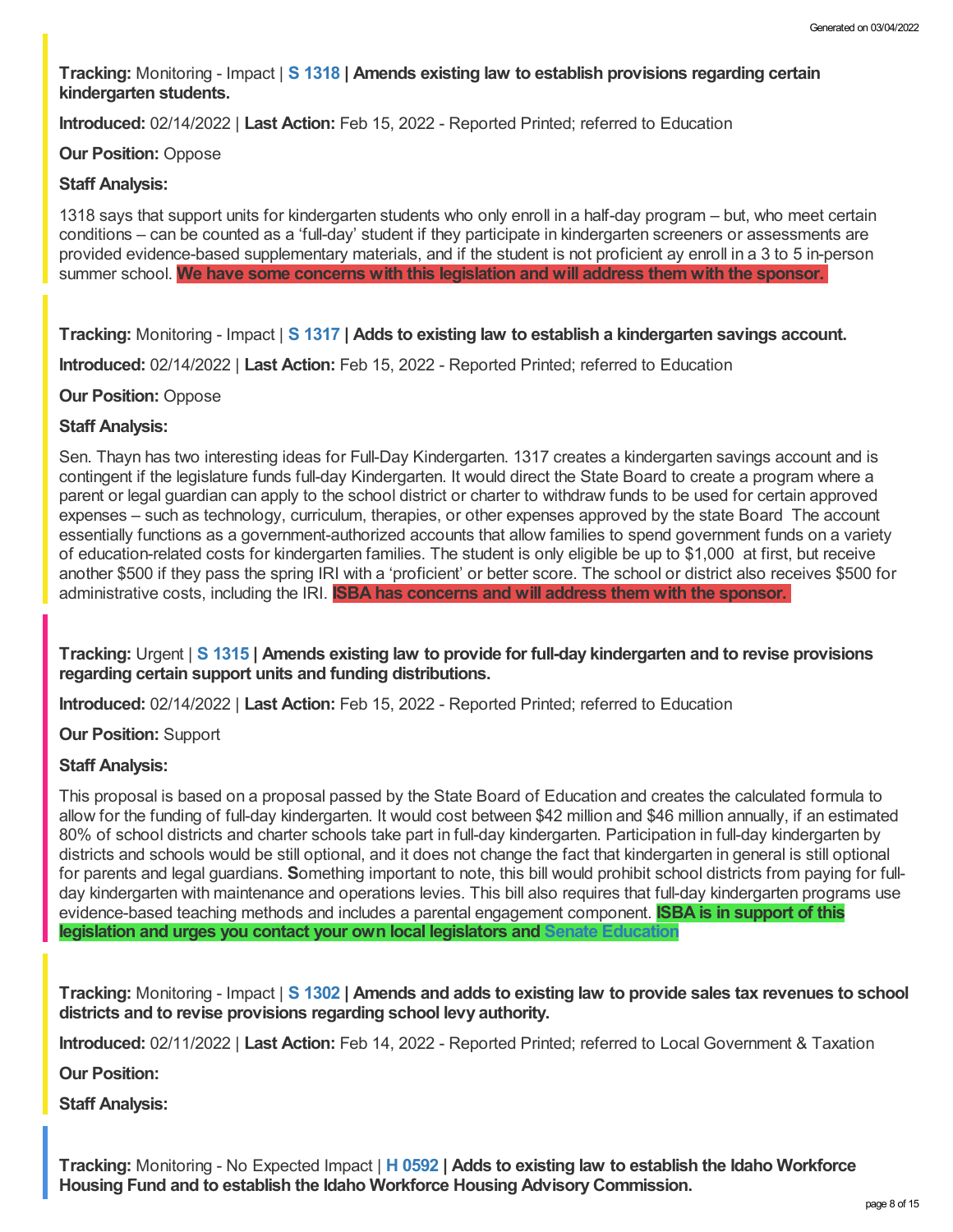**Introduced:** 02/10/2022 | **Last Action:** Mar 02, 2022 - U.C. to be returned to Commerce & Human Resources **Committee** Generated on 03/04/2022

**Our Position:** Support

# **Staff Analysis:**

**ISBA Supports this legislation.** This legislation would create an advisory commission who would be tasked with developing, implementing, and maintaining a statewide workforce housing plan. The fund would be created to accept funds appropriated by the legislature, and distribute funds according to the statewide workforce housing plan implemented by the Commission. We know that workforce housing is an issue deeply impacting school districts – in areas rural and urban. This is a step in the right direction to collaborate with other local governments and employers to be able to recruit and retain a workforce in Idaho's schools.

### **Tracking:** Monitoring - Impact | **S [1291](https://legislature.idaho.gov/sessioninfo/2022/legislation/S1291/) | Charter Certificate Bill - Amends existing law to provide alternative methods of obtaining certain certifications.**

**Introduced:** 02/10/2022 | **Last Action:** Mar 03, 2022 - Read First Time, Referred to Education

**Our Position:** Neutral

**Staff Analysis:**

ISBA is neutral on this legislation. Like House Bill 221 from last year, this allows local charter school boards to create a charter-specific certificate. Requirements are that you hold a bachelor's degree and/or CTE certificate, but you aren't required to be doing an alternate route to certification. It is only allowed at charter schools, and only transferrable from charter to charter via MOU. It also allows the charter to create their on professional development in substitute of the State Board of Education.

**Tracking:** Monitoring - Impact | **S [1290](https://legislature.idaho.gov/sessioninfo/2022/legislation/S1290/) | Adds to existing law to establish the Rural and Underserved Educator Incentive Program.**

**Introduced:** 02/10/2022 | **Last Action:** Feb 28, 2022 - Read First Time, Referred to Education

**Our Position:** Support

### **Staff Analysis:**

This bill has bi-partisan support and establishes a rural educator incentive program for high-need or rural districts/charters. It would provide a maximum amount of eligible funding that gradually increases for the number of years the educator stays in the high need or rural district/charter. Funds could be used for loan repayments, additional degrees, or other education costs. Please contact your Senator in support of this [legislation!](https://legislature.idaho.gov/sessioninfo/2022/standingcommittees/SEDU/)

Tracking: Monitoring - Impact | H [0571](https://legislature.idaho.gov/sessioninfo/2022/legislation/H0571/) | Amends existing law to allow school buses to travel up to 70 miles per **hour on the interstate.**

**Introduced:** 02/09/2022 | **Last Action:** Feb 24, 2022 - Introduced, read first time; referred to: Transportation

**Our Position:** Neutral

### **Staff Analysis:**

This legislation would supercede Idaho's Standards for School Bus Drivers and allow them to drive 70 miles per house on the interstate, instead of the 65 mile per hour rule currently.

**Tracking:** Monitoring - Impact | **H [0566](https://legislature.idaho.gov/sessioninfo/2022/legislation/H0566/) | Amends existing law to revise the definition of "property or resources."**

**Introduced:** 02/08/2022 | **Last Action:** Feb 18, 2022 - Introduced, read first time; referred to: State Affairs

**Our Position:** Neutral

**Staff Analysis:**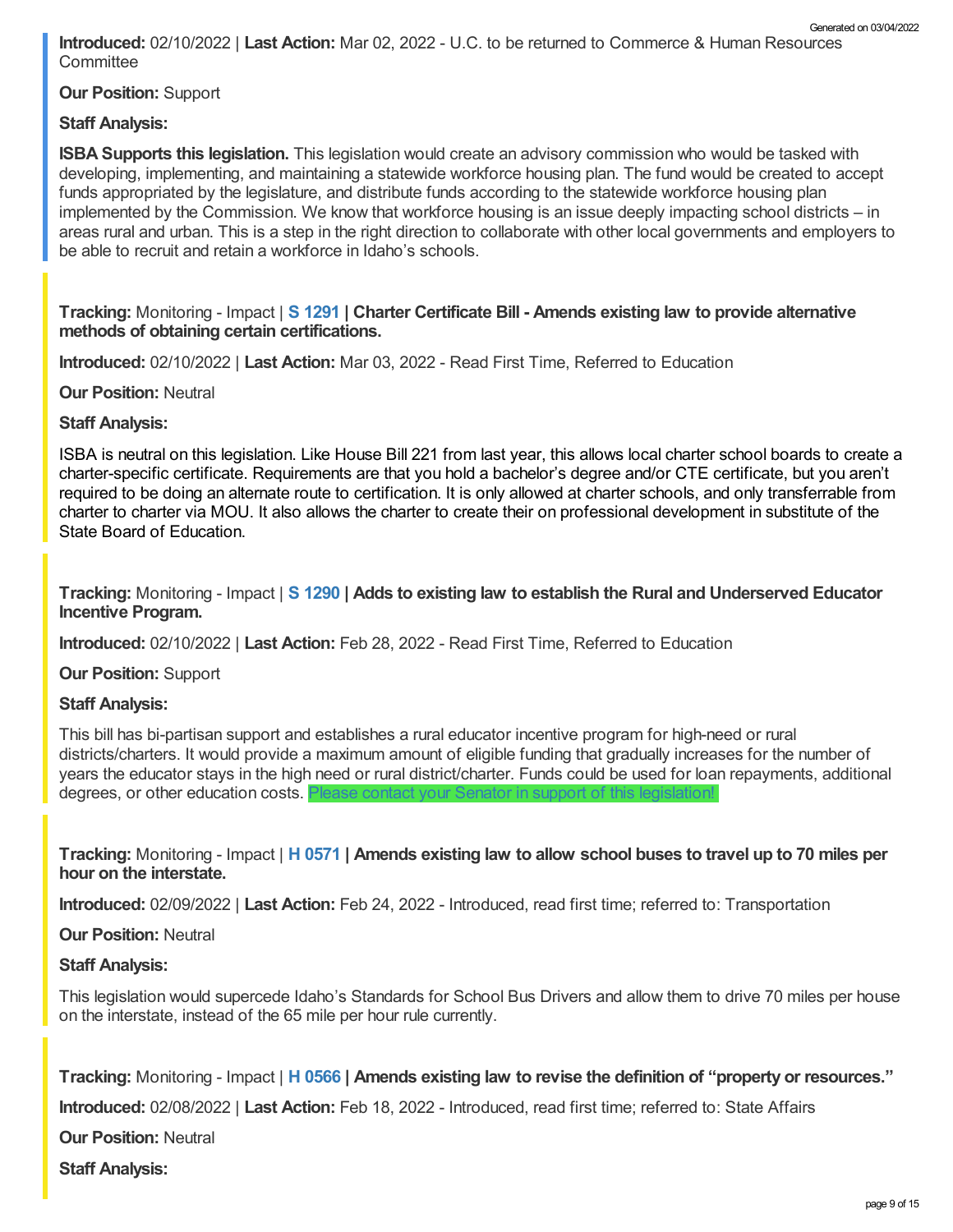This legislation amends the "Public Integrity in Elections Act" to clarify that public property that during certain times and manners that are available to the general public *may* be used by a political, provided that the space is provided to all political parties in a fair and equal manner.

**Tracking:** Monitoring - Impact | **H [0555](https://legislature.idaho.gov/sessioninfo/2022/legislation/H0555/) | Change to PERSI Contribution for School Employees - Amends, adds to, and repeals existing law to provide for the contribution rates and reemployment of school members.**

**Introduced:** 02/08/2022 | **Last Action:** Feb 28, 2022 - Introduced, read first time; referred to: Commerce & Human **Resources** 

**Our Position:** Neutral

**Staff Analysis:**

After hearing a concern on the cost of Return to Work for certain school employees, PERSI is bringing this which creates a new class for school employees. It doesn't change the contribution rate, but it could allow the PERSI Board to consider a contribution rate. If approved, the PERSI board is prepared to reduce the general member rate but keep the teacher rate the same as it is today. It also allows ALL retired public employees to be eligible for Return to Work – meaning, retired city officials could work for schools without creating an issue on the PERSI fund and vice versa. If passed, PERSI plans to provide a lot of information to you all via webinar and his roadshows.

**Tracking:** Monitoring - Impact | **S [1280](https://legislature.idaho.gov/sessioninfo/2022/legislation/S1280/) | Amends and adds to existing law to establish programs for dyslexia.**

**Introduced:** 02/08/2022 | **Last Action:** Feb 17, 2022 - Read First Time, Referred to Education

**Our Position:** Neutral

#### **Staff Analysis:**

This legislation has the intended purposes of more readily identifying children who are living with dyslexia. It would first define dyslexia, and then align Idaho's Literacy Achievement and Accountability Act to be assessed for characteristics in dyslexia. It would also establish a list of evidence-based screening and intervention tools for schools to use, and assure educators are receiving professional development and technical assistance for better serving children with dyslexia.

**Tracking:** Monitoring - Impact | **H [0545](https://legislature.idaho.gov/sessioninfo/2022/legislation/H0545/) | Repeals and adds to existing law to remove the Public Charter School Debt Reserve Fund and to provide for a revolving loan fund.**

**Introduced:** 02/07/2022 | **Last Action:** Feb 18, 2022 - Introduced, read first time; referred to: Education

**Our Position:** Neutral

### **Staff Analysis:**

ISBA is neutral on this legislation. This would create a "revolving loan" fund at the state where charter schools could obtain lower interest rates on loans. There are limitations. For example, the school must pass certain financial provisions, bring at least \$1,000,000 in private or public grants, and demonstrate it has a commitment from al ender to provide a minimum of 20% project financing.

**Tracking:** Monitoring - Impact | **H [0544](https://legislature.idaho.gov/sessioninfo/2022/legislation/H0544/) | Amends existing law to provide for placement on the career ladder of certain staff for those previously certified out of state.**

**Introduced:** 02/07/2022 | **Last Action:** Feb 08, 2022 - Reported Printed and Referred to Education

**Our Position:**

**Staff Analysis:**

**Tracking:** Monitoring - No Expected Impact | **H [0533](https://legislature.idaho.gov/sessioninfo/2022/legislation/H0533/) | Amends existing law to allow for certain employees to continue to receive master educator premiums.**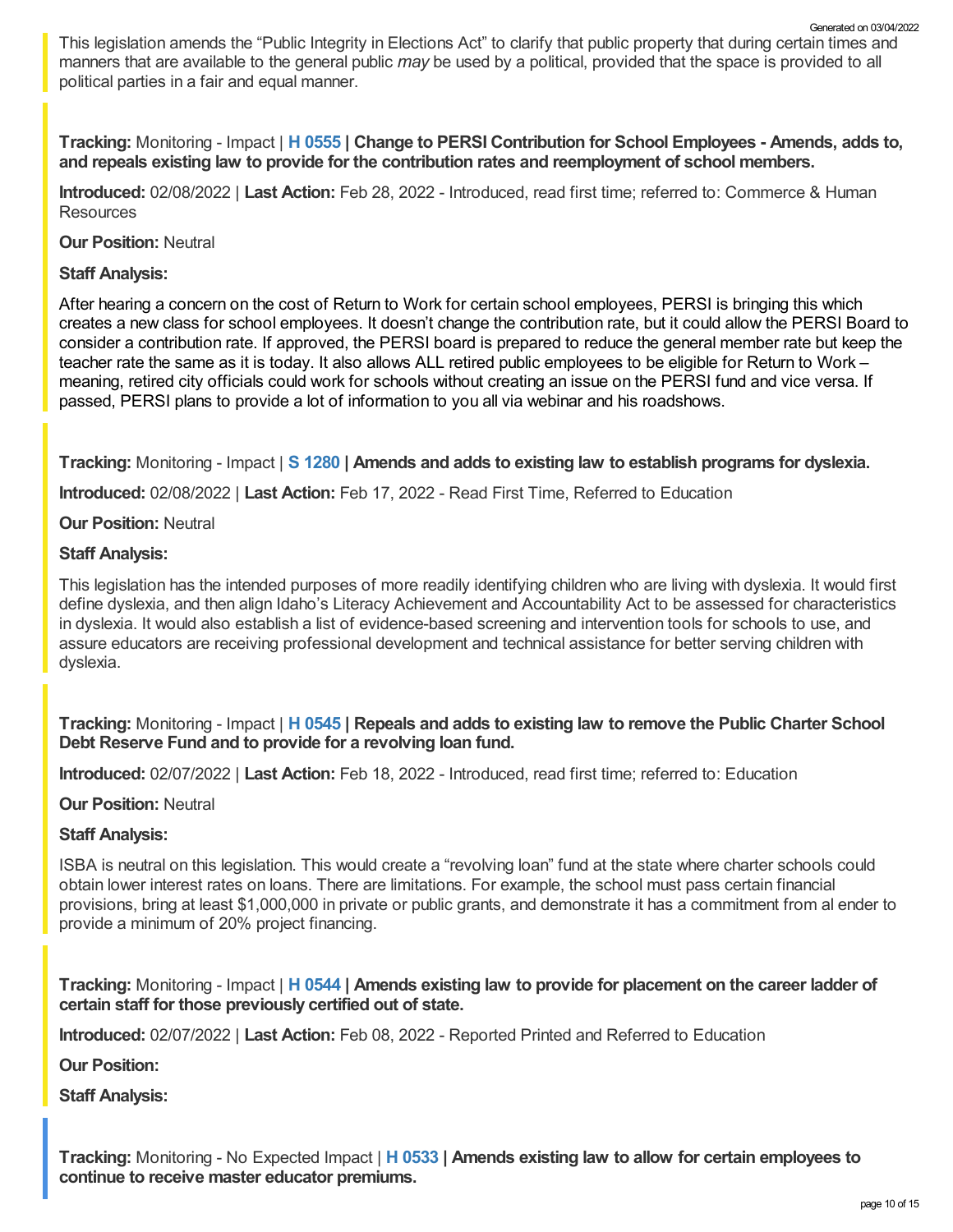**Our Position:** Neutral

### **Staff Analysis:**

This legislation creates a retroactive clause for approximately 23 school administrators who did the work and *received* the Master Educator Premium, but were ineligible to receive years two or three of the premium once they became an administrator. The Master Educator Premium program was phased out in 2020 when the Advanced Professional Rung was added to the career ladder. It's retroactive and has minimal impact. This legislation passed out of House Education and is on the House Floor.

**Tracking:** Monitoring - Impact | **H [0531](https://legislature.idaho.gov/sessioninfo/2022/legislation/H0531/) | Adds to existing law to provide for the protection of certain monuments and memorials.**

**Introduced:** 02/04/2022 | **Last Action:** Feb 16, 2022 - Introduced, read first time; referred to: State Affairs

**Our Position:** Oppose

### **Staff Analysis:**

ISBA is opposed to this bill using the guiding principal of Local Governance, sometimes called Local Control. This

legislation would say that no political subdivision can alter, relocate, or remove any historical monument or memorial without the two-thirds vote approval from the Idaho State Historical Society - including bridges, schools, parks, or any other public area. It also requires that the Governor, Speaker of the House, President Pro Tem, and Minority Leadership in the House and Senate to be notified, and it may require them to go before the House and Senate State Affairs committees in the legislature. While we do appreciate that this years' version does allow some exceptions for construction or repair, we believe that local school boards should have the authority to work with their community on these issues, and not rely on a supermajority vote of a non-elected body. **Who to contact**: this bill passed the House State Affairs committee and is on the House floor. Contact your House member!

Tracking: Monitoring - Impact | S [1271](https://legislature.idaho.gov/sessioninfo/2022/legislation/S1271/) | Paying Down Levies Bill - Amends and adds to existing law to provide for **state support of discretionary spending by school districts.**

**Introduced:** 02/04/2022 | **Last Action:** Feb 07, 2022 - Reported Printed; referred to Education

**Our Position:** Support

### **Staff Analysis:**

This bill would appropriate additional funds to schools on a per-student for discretionary purposes. However, if a school is collecting a levy, they would be required to use at least 75% of it to provide property tax relief. Everything else would be directed by the school board. ISBA has always advocated for more state support for school districts so there is less reliance on [supplemental](https://legislature.idaho.gov/sessioninfo/2022/standingcommittees/SEDU/) levies just to meet day-to-day operational needs. Please contact the Senate Education

**Tracking:** Monitoring - Impact | **H [0514](https://legislature.idaho.gov/sessioninfo/2022/legislation/H0514/) | Adds to existing law to establish provisions regarding the prohibition of mask mandates.**

**Introduced:** 02/02/2022 | **Last Action:** Feb 16, 2022 - U.C. to be returned to State Affairs Committee

**Our Position:** Oppose

mmittee to support this legislation

**Staff Analysis:**

ISBA is opposed to this legislation using the principle of Local Governance, sometimes known as Local Control. This legislation would prevent any local government - including school districts and charter schools - from requiring facial coverings or masks. Just like the ISBA would oppose a bill that would mandate the school board to require masks, we are opposed to bills that take away a school board's authority to do so. We believe that local school boards should have the ability to make decisions on these issues the way that they and their community feel is best. **Who to contact:** House State Affairs [Committee.](https://legislature.idaho.gov/sessioninfo/2022/standingcommittees/HSTA/)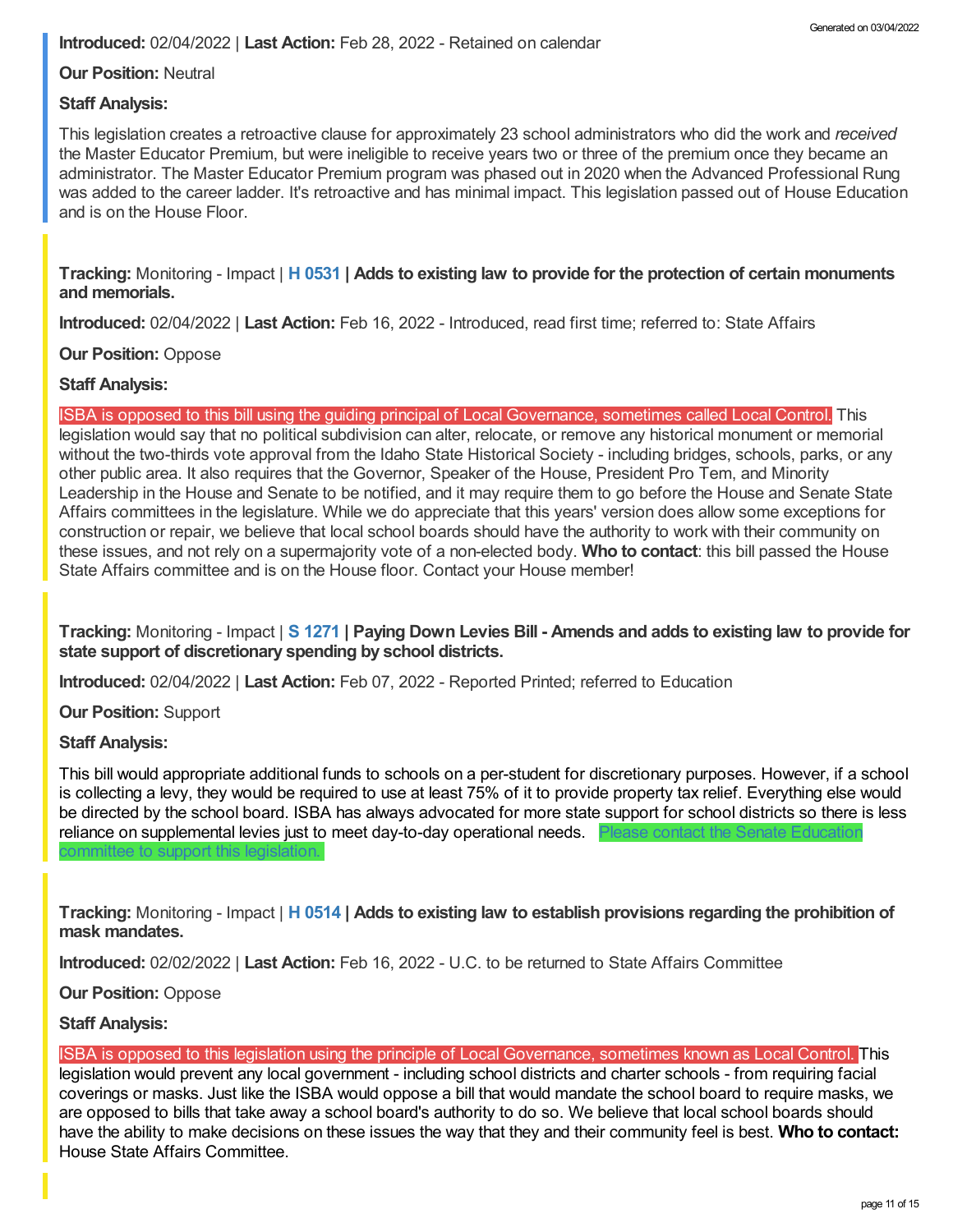**Tracking:** Monitoring - Impact | **H [0512](https://legislature.idaho.gov/sessioninfo/2022/legislation/H0512/) | Amends existing law to prohibit holding another bond election within 11 months of a failed bond election.** Generated on 03/04/2022

**Introduced:** 02/02/2022 | **Last Action:** Feb 18, 2022 - Introduced, read first time; referred to: State Affairs

## **Our Position:** Oppose

### **Staff Analysis:**

**ISBA is opposed to this legislation and it requires a call to action!** Once again, the House State Affairs committee introduced a bill that would place limits on local officials from placing a failed bond question on the ballot again for 11 months. Our members have brought resolutions for over 2 decades to reduce the supermajority requirement on facility bonds – something that is increasingly more difficult to achieve. This impedes efforts even further. It also came the day after the Joint Legislative Oversight Committee released their report on school facilities – in which they reported many eye-opening findings in their analysis, including an estimation that it would take upwards of \$874 million to get Idaho's school buildings to "good" condition. **Call to Action: Please contact your House Member and ask them to vote** "NO" on this legislation - it has the real and serious impact of impeding our already limited efforts on school **facilities!**

**Tracking:** Monitoring - No Expected Impact | **S [1261](https://legislature.idaho.gov/sessioninfo/2022/legislation/S1261/) | Adds to existing law to provide for the installation of adult content filters on tablets and smart phones.**

**Introduced:** 02/02/2022 | **Last Action:** Feb 03, 2022 - Reported Printed; referred to State Affairs

**Our Position:** Neutral

### **Staff Analysis:**

This legislation would require manufacturers of "Internet Capable Devices" - including tablets, computers, and phones to install and activate technology that enables parents to make filtering decisions for their children.

**Tracking:** Monitoring - Impact | **S [1255](https://legislature.idaho.gov/sessioninfo/2022/legislation/S1255/) | Adds to existing law to establish the Empowering Parents Grant Program, which provides funds to eligible students for certain education expenses.**

**Introduced:** 02/02/2022 | **Last Action:** Mar 01, 2022 - Session Law Chapter 13 Effective: 03/01/2022

**Our Position:** Support

**Staff Analysis:**

This bill replaces SB 1242, and ISBA is now in support of SB1255 - Empowering Parents. Last week, we met with the sponsors about our concerns with the first version. We are grateful that they were amenable to our concerns and amended the bill accordingly. Again, this is a grant program for low-income families to use towards eligible education expenses for their kids. There is an income threshold starting with \$60,000 for the first 30 days, \$75,000 for the next 30 days. The program is open to all households regardless of income after that. Each student would be eligible for a \$1,000 grant, and each family is capped at \$3,000 total. It passed the Senate and now heads to House Education for a hearing.

**Tracking:** Monitoring - Impact | **S [1238](https://legislature.idaho.gov/sessioninfo/2022/legislation/S1238/) | Adds to existing law to provide for the self-directed learner designation.**

**Introduced:** 01/26/2022 | **Last Action:** Mar 01, 2022 - Session Law Chapter 12 Effective: 07/01/2022

**Our Position:** Support

### **Staff Analysis:**

ISBA supports this legislation, formerly known as SB1226. This legislation - sponsored by Senate Education Chairman Sen. Steven Thayn (R- Emmett) - allows students to request and teachers to designate students as a .self-directed learner.. It's a mastery-type bill that says students can have more flexibility in their day to day schedule, but it would still require them to meet the school or district's graduation requirements. It provides a lot of latitude to teachers and districts to ensure this happens. The biggest piece is that students who are designated are still counted as a 1.0 Full Time Equivalent , so it has no impact on your budget. It passed the Senate, and passed out of House Education unanimously.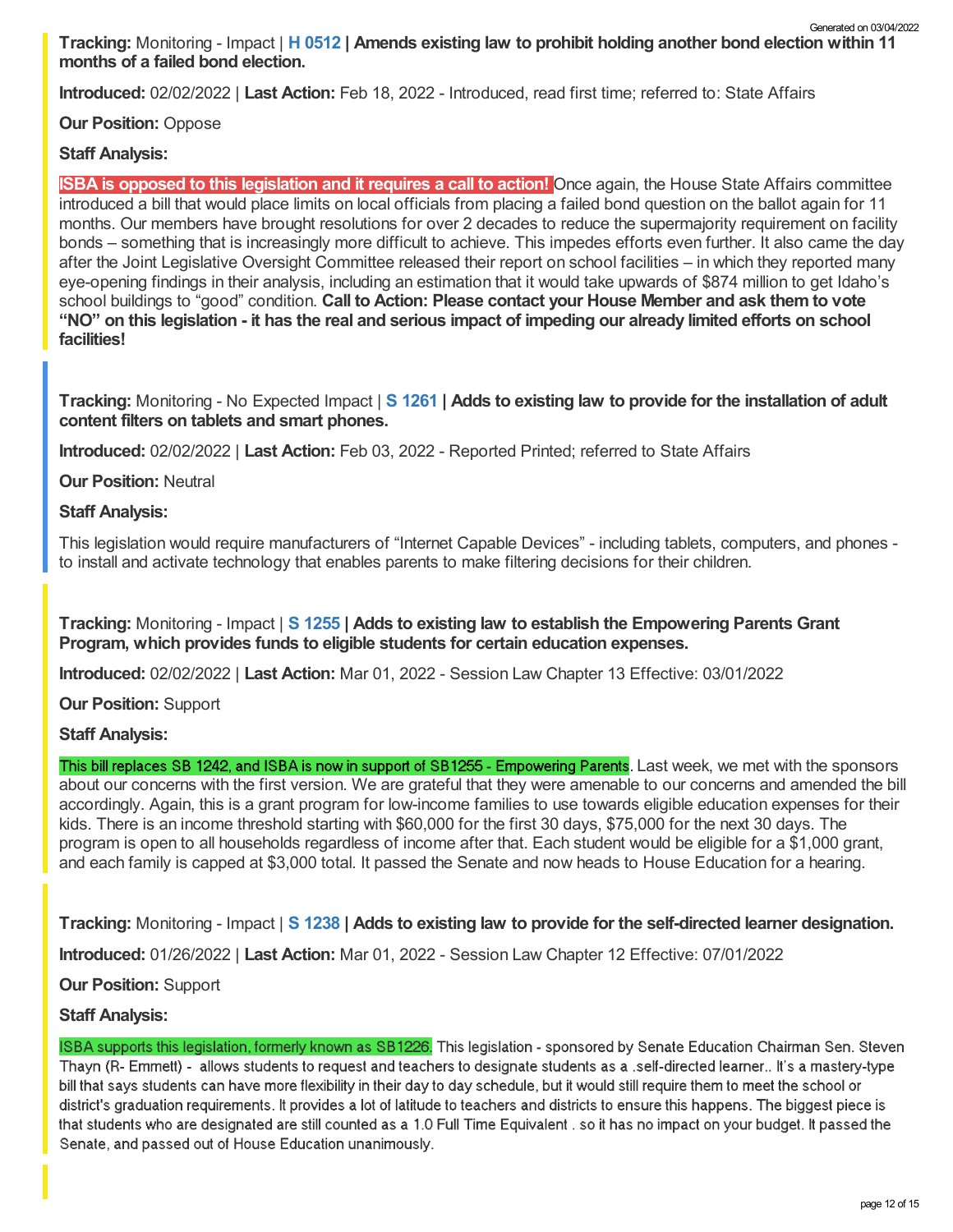**Introduced:** 01/25/2022 | **Last Action:** Mar 03, 2022 - Signed by President; returned to House

**Our Position:** Support

**Staff Analysis:**

This is a bipartisan bill that amends Idaho's scholarship for military families who has a parent or spouse die in combat to add that they can be eligible if their parent or spouse dies in training or in their line of service. The change stems from a recent tragedy where three members of Idaho's National Guard died in a Blackhawk helicopter exercise, and the bill sponsors realized that their children wouldn't be eligible for the scholarship because they didn't die in combat. ISBA supports scholarship opportunities for all students and is in support of this legislation. It passed House Education and will be voted on by the House next week!

**Tracking:** Monitoring - Impact | **H [0444](https://legislature.idaho.gov/sessioninfo/2022/legislation/H0444/) | Amends 2021 session law to extend a sunset date to July 1, 2023.**

**Introduced:** 01/18/2022 | **Last Action:** Feb 28, 2022 - Reported Signed by Governor on February 24, 2022 Session Law Chapter 9 Effective: 07/01/2022

**Our Position:** Support

**Staff Analysis:**

ISBA Supports this legislation. It passed the House and Senate Committee, and is awaiting a full vote in the Senate. This legislation extends the "sunset" - also known as the 'repeal' date - of the Coronavirus Liability Immunity Act. It protects school districts and charter schools from litigation that arise out of COVID-19 infections. Since it's original passage during the Extraordinary Session of 2020, they have extended the sunset date at least once. This legislation extends it until July 1, 2023, extending it from July 1, 2022.

**Tracking:** Urgent | **H [0443](https://legislature.idaho.gov/sessioninfo/2022/legislation/H0443/) | Adds to existing law to create the Public School Health Insurance Fund.**

**Introduced:** 01/18/2022 | **Last Action:** Feb 09, 2022 - Reported Signed by Governor on February 8, 2022 Session Law Chapter 3 Effective: 07/01/2022

# **Our Position:** Support

# **Staff Analysis:**

**This bill passed the Senate overwhelmingly, and is now on the Governor's Desk!** This legislation creates a dedicated fund for the purpose of funding the one-time amount required for public schools to buy in to the state's medical and dental insurance plan. The creation of the fund does not *require* school districts and charter schools to buyin to the plan, but creates the necessary resources to do so if you choose. Schools and districts would have two-years to utilize these funds to join the state pool. This has broad support from the Education Stakeholder groups, and is a recommendation from Governor Little. It also has a strong list of bi-partisan co-sponsors. It was opposed by a few insurance companies and the Idaho Freedom Foundation. ISBA has long advocated for the resources necessary for schools to join the state insurance pool - and this would create the opportunity for you to do that. It does also phase out the leadership premium allocation, which we know many have liked. However, it has strong support to offset the loss of these funds with a larger increase in other areas of the public schools budget that can benefit *all* employees. **Please wait for more information from the Idaho Department of Administration for information on the State's health plan.**

**Tracking:** Monitoring - Impact | **H [0438](https://legislature.idaho.gov/sessioninfo/2022/legislation/H0438/) | Amends existing law to revise provisions regarding filling vacant school trustee positions following a recall or resignation resulting from a recall petition.**

**Introduced:** 01/13/2022 | **Last Action:** Jan 14, 2022 - Reported Printed and Referred to State Affairs

**Our Position:** Neutral

**Staff Analysis:**

No update from last week. This concept - similar to HB350 from the 2021 Session - changes how vacancies are filled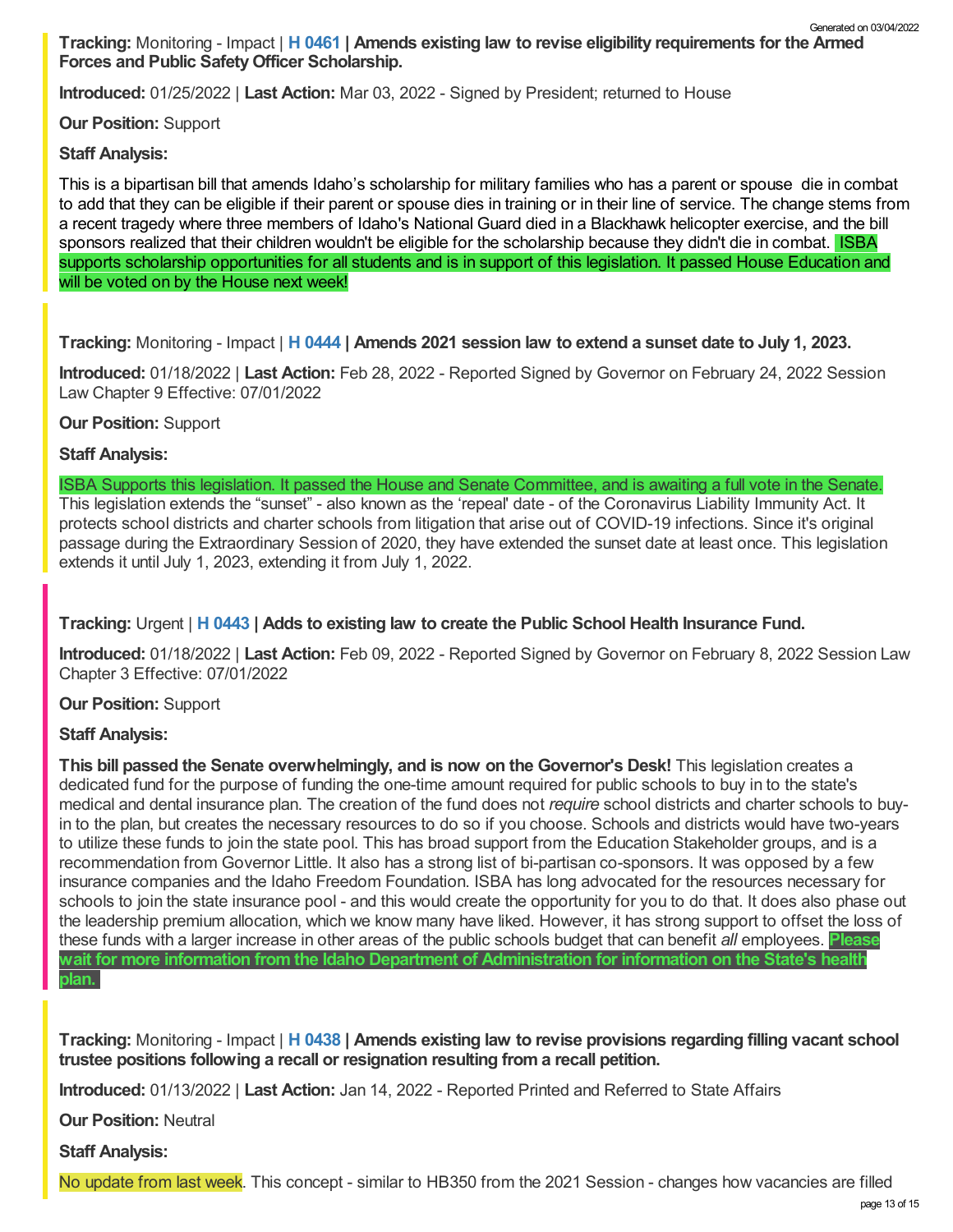following a successful recall election or resignations following the filing of a recall petition. If there is an election date (using the 4 dates for school districts) within 85 days, the vacated seat will remain vacant unfilled until that election. If it is *within* 100 days of an election, the seat shall also remain vacant until the election, in which that newly elected trustee will serve the remainder of that zone's term (unless that zone was already up for re-election on that date, in which they'll fill out the next full term). If more than one trustee is recalled and the Board no longer has a quorum, the county commission will step-in to appoint only one member so that the Board can conduct it's business until the next election. If it's more than 100 days to the next election, the Board may appoint a temporary trustee until a new trustee is elected at the next possible election. **While we have concerns about the complications of this legislation, the ISBAGAC** voted to remain neutral, as we believe that citizens can and should be involved in the process of electing trustees from their respective communities. In addition, school board members are one of the few - if not only public bodies that appoints vacant seats themselves. If you want to express your thoughts or sign up to testify, **contact: House State Affairs [Committee.](https://legislature.idaho.gov/sessioninfo/2022/standingcommittees/HSTA/)**

Tracking: Urgent | H [0437](https://legislature.idaho.gov/sessioninfo/2022/legislation/H0437/) | Adds to existing law to provide for the adoption of the content standards prepared by **the 2020-2021 content standards review committees.**

**Introduced:** 01/13/2022 | **Last Action:** Jan 14, 2022 - Reported Printed and Referred to Education

**Our Position:** Oppose

### **Staff Analysis:**

No update from last week. This legislation would force the State Board of Education - by July 1, 2022 - to adopt and incorporate the draft of the Idaho content stands for English Language Arts and Literacy, Math, and Science prepared by the 2020 - 2021 standards review committee which was completed July 13, 2021. It would also state that each school district and charter school boards have until June 30, 2024 to incorporate curricular materials that correspond with these new content standards. **Based on 2022 ISBA Resolution No. 5, the ISBA is opposed to this legislation.** The ISBA is not opposed to a review and proposed revision of content standards, but without an independent review of the changes in the proposed revision, it could create fiscal instability and wreck havoc on our **educators ability to implement the standards. Content standards drive everything at the local level from curricular materials adoption, to teacher professional development, and assessments. The ISBA respectfully requests a thorough analysis about what has changed within each content section, and once determined, requests an appropriate time frame and financial resources for school districts and charter schools to implement these new standards in a predictable and stable manner. Who to contact: House Education [Committee.](https://legislature.idaho.gov/sessioninfo/2022/standingcommittees/HEDU/)**

Tracking: Urgent | HCR [0027](https://legislature.idaho.gov/sessioninfo/2022/legislation/HCR027/) | States findings of the Legislature and rejects certain rules of the State Board of **Education relating to Idaho content standards.**

**Introduced:** 01/13/2022 | **Last Action:** Jan 14, 2022 - Reported Printed and Referred to Education

**Our Position:** Oppose

### **Staff Analysis:**

No update from last week. This concurrent resolution would reject - in their entirety - Idaho's content standards for English Language Arts, Math, and Science. It was introduced and is paired with HB437. **Based on 2022 ISBA** Resolution No. 5, the ISBA is opposed to this rejection. The ISBA is not opposed to a review and proposed revision of content standards, but without an independent review of the changes in the proposed revisions. it **could create fiscal instability and wreck havoc on our educators ability to implement the standards. Content standards drive everything at the local level from curricular materials adoption, to teacher professional development, and assessments. The ISBA respectfully requests a thorough analysis about what has changed within each content section, and once determined, requests an appropriate time frame and financial resources** for school districts and charter schools to implement these new standards in a predictable and stable manner.<br>Who to contact: House Education [Committee](https://legislature.idaho.gov/sessioninfo/2022/standingcommittees/HEDU/).

**Tracking:** Monitoring - Impact | **H [0436](https://legislature.idaho.gov/sessioninfo/2022/legislation/H0436/) | Amends existing law to revise the individual and corporate income tax rate and to provide for an income tax rebate.**

**Introduced:** 01/12/2022 | **Last Action:** Feb 07, 2022 - Reported Signed by Governor on February 4, 2022 Session Law Chapter 1 Effective: Retroactive to 01/01/2022 SECTION 1 -3; 02/04/2022 SECTION 4